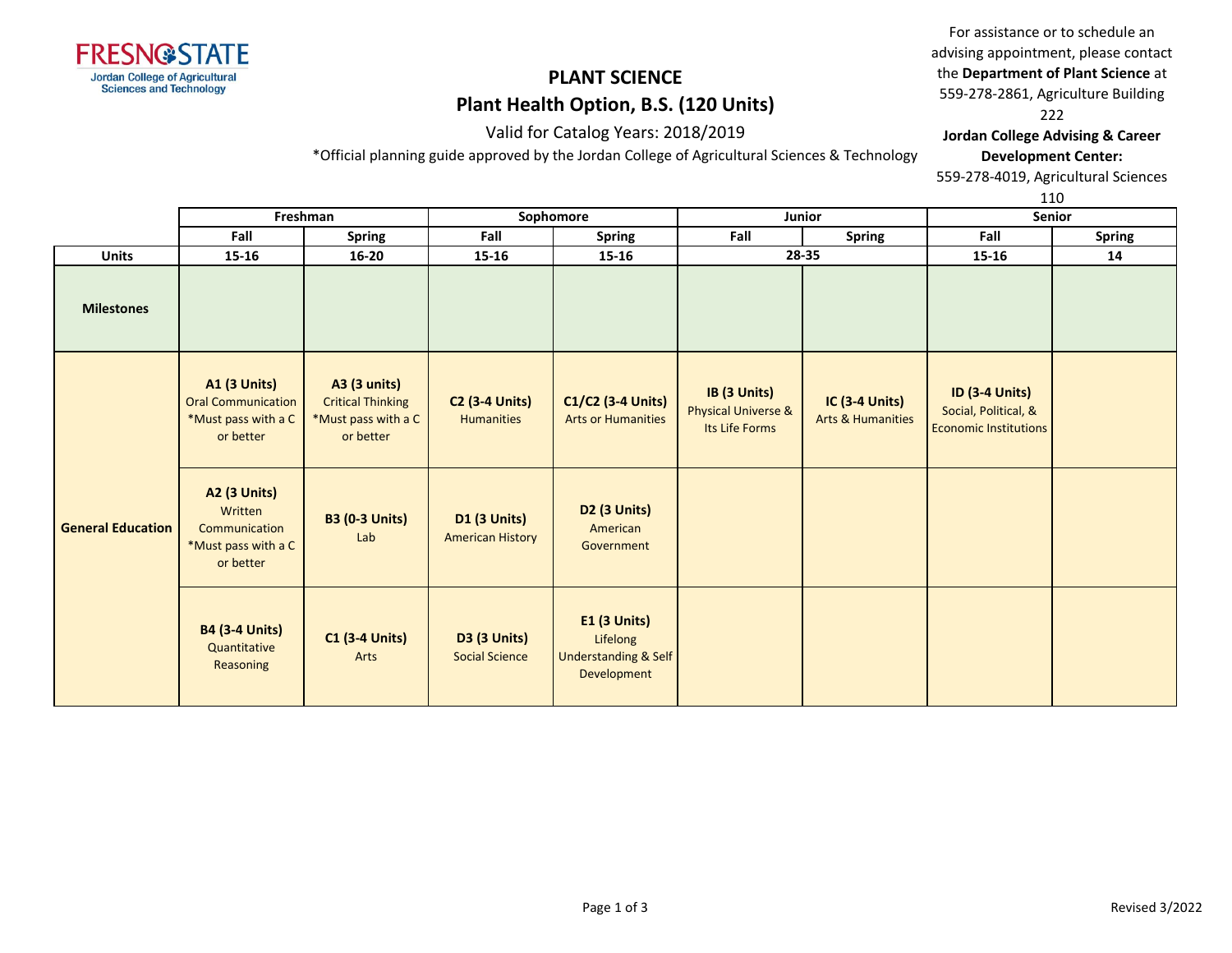

For assistance or to schedule an advising appointment, please contact the **Department of Plant Science** at 559-278-2861, Agriculture Building 222 **Jordan College Advising & Career** 

### Valid for Catalog Years: 2018/2019

\*Official planning guide approved by the Jordan College of Agricultural Sciences & Technology

**Development Center:** 559-278-4019, Agricultural Sciences

110

|              |                                                                                                                         | Freshman                                                                                                                                                                      |                                                             | Sophomore                                                                             |                                                                                                                    | Junior                                                     | Senior                                                     |                                                                                                                    |
|--------------|-------------------------------------------------------------------------------------------------------------------------|-------------------------------------------------------------------------------------------------------------------------------------------------------------------------------|-------------------------------------------------------------|---------------------------------------------------------------------------------------|--------------------------------------------------------------------------------------------------------------------|------------------------------------------------------------|------------------------------------------------------------|--------------------------------------------------------------------------------------------------------------------|
|              | Fall                                                                                                                    | <b>Spring</b>                                                                                                                                                                 | Fall                                                        | <b>Spring</b>                                                                         | Fall                                                                                                               | <b>Spring</b>                                              | Fall                                                       | <b>Spring</b>                                                                                                      |
| <b>Units</b> | 15-16                                                                                                                   | $16 - 20$                                                                                                                                                                     | 15-16                                                       | 15-16                                                                                 |                                                                                                                    | 28-35                                                      | 15-16                                                      | 14                                                                                                                 |
| <b>Major</b> | <b>GE Area B2</b><br><b>BIOL 11</b><br>(3 Units)<br>Life Sciences<br>*Not open to<br>students with credit<br>in BIOL 1B | <b>GE Area B1</b><br><b>CHEM 3A</b><br>(4 Units)<br><b>Physical Sciences</b><br>[Pre-Req: GE B4 (may<br>be taken<br>concurrently)]<br>*No credit for CHEM<br>3A after CHEM 1A | <b>CHEM8</b><br>(3 Units)<br>[Pre-Req: CHEM 1B or<br>$3A$ ] | <b>CHEM 150</b><br>(3 Units)<br>[Pre-Req: CHEM 3B,<br>CHEM 8, or CHEM<br>128A & 128B] | <b>Major Elective</b><br>(3 Units)<br>*See footnotes                                                               | <b>Major Elective</b><br>(3 Units)<br>*See footnotes       | <b>PLTH 102</b><br>(3 Units)<br>[Pre-Req: CHEM 3B or<br>8] | <b>PLTH 105</b><br>(3 Units)<br>[Pre-Req: BIOL 11;<br>CHEM 3A]                                                     |
|              | <b>SW 2</b><br>(3 Units)                                                                                                | MEAG 20<br>(3 Units)                                                                                                                                                          | <b>PLTH Course</b><br>(3 Units)                             | <b>PLANT 100</b><br>(3 units)<br>[Pre-Req: BIOL 11]                                   | <b>SW 100</b><br>(3 Units)<br>[Pre-Req: CHEM 3A;<br>intermediate algebra]                                          | <b>Major Elective</b><br>(3 Units)<br>*See footnotes       | <b>PLANT 150</b><br>(3 Units)<br>[Pre-Req: BIOL 11]        | <b>PLTH 108</b><br>(3 Units)<br>[Pre-Req: PLTH 103]                                                                |
|              |                                                                                                                         | PLANT <sub>99</sub><br>(3 Units)<br>[Pre-Req:<br>Intermediate algebra<br>or ELM]                                                                                              |                                                             |                                                                                       | <b>SW 100L</b><br>$(1$ Unit)<br>[Pre-Req: SW 100<br>(may be taken<br>concurrently)]                                | <b>PLTH 106</b><br>(3 Units)<br>[Pre-Req: BIOL 1A or<br>11 | <b>PLTH 103</b><br>(3 Units)<br>[Pre-Req: BIOL 11]         | PLANT 180, 190,<br>194, 196; or VIT<br>196<br>(2 Units)<br>*See course catalog<br>for prerequisite<br>requirements |
|              |                                                                                                                         |                                                                                                                                                                               |                                                             |                                                                                       | <b>PLTH 104 (3 Units)</b><br>[Pre-Req: BIOL 1A or 11]<br><b>OR</b><br><b>SW 101 (4 Units)</b><br>[Pre-Req: SW 100] |                                                            | <b>Major Elective</b><br>(3 Units)<br>*See footnotes       | <b>Major Elective</b><br>(3 Units)<br>*See footnotes                                                               |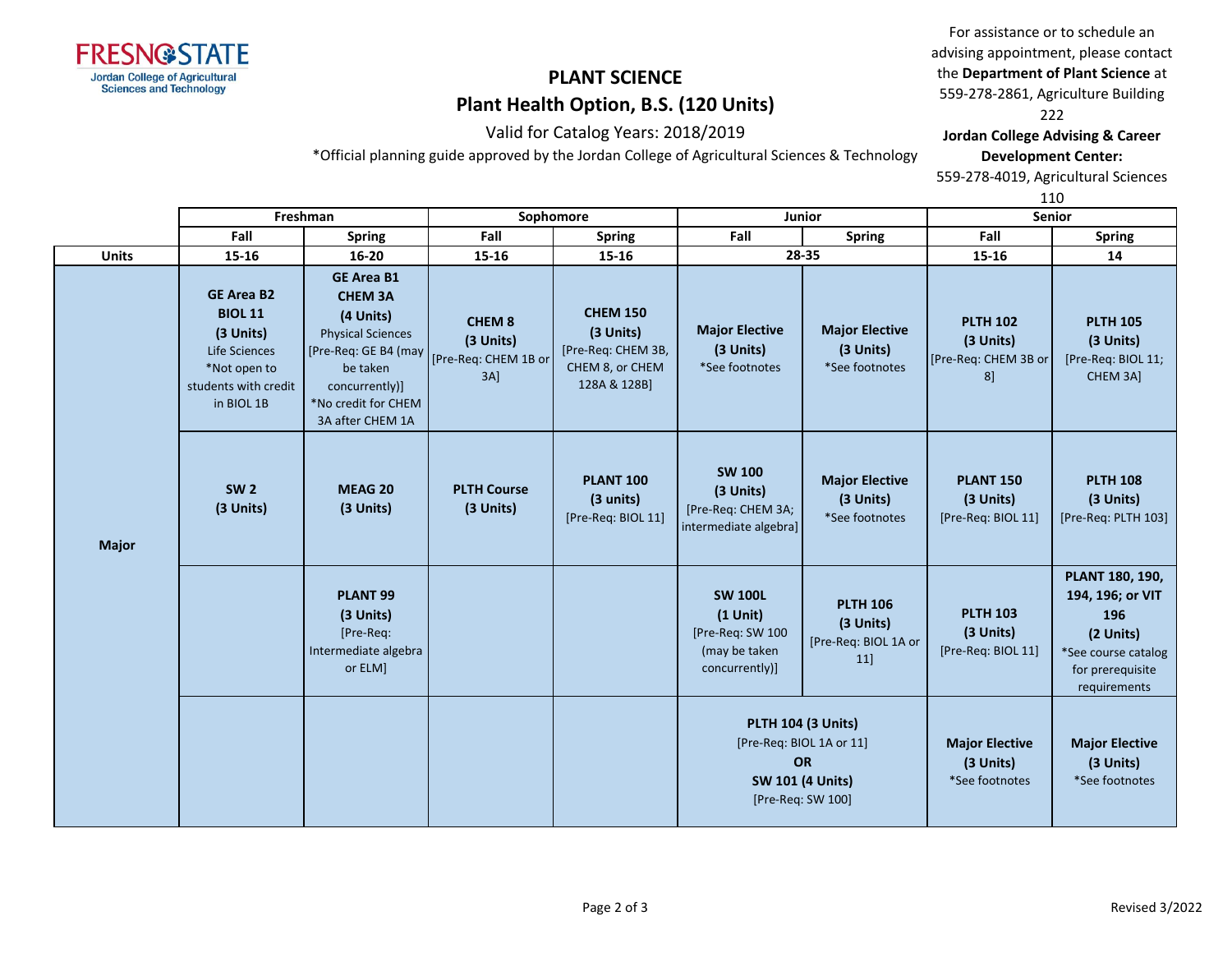

### Valid for Catalog Years: 2018/2019

\*Official planning guide approved by the Jordan College of Agricultural Sciences & Technology

### For assistance or to schedule an advising appointment, please contact the **Department of Plant Science** at 559-278-2861, Agriculture Building 222

**Jordan College Advising & Career Development Center:**

559-278-4019, Agricultural Sciences

110

|                                                        |           |               |           |               |                 |                                                                                                                         |        | ᆠᆂᇦ                                             |
|--------------------------------------------------------|-----------|---------------|-----------|---------------|-----------------|-------------------------------------------------------------------------------------------------------------------------|--------|-------------------------------------------------|
|                                                        | Freshman  |               | Sophomore |               | <b>Junior</b>   |                                                                                                                         | Senior |                                                 |
|                                                        | Fall      | <b>Spring</b> | Fall      | <b>Spring</b> | Fall            | <b>Spring</b>                                                                                                           | Fall   | <b>Spring</b>                                   |
| <b>Units</b>                                           | $15 - 16$ | $16 - 20$     | 15-16     | 15-16         |                 | 28-35                                                                                                                   | 15-16  | 14                                              |
| <b>Additional</b><br>Graduation<br><b>Requirements</b> |           |               |           |               | <b>Elective</b> | <b>UDWS (0-4 Units)</b><br>*Upper Division<br><b>Writing Exam</b><br>OR "W" Course (must<br>pass with a C or<br>better) |        | MI (3 Units)<br>Multicultural/<br>International |

#### **FOOTNOTES:**

**Prerequisites/Corequisites:** Other restrictions may apply. Please see your course catalog for detailed prerequisite/corequisite requirements.

Grade Requirements: CR/NC grading is not permitted for courses included in the major unless the course has been designated CR/NC grading only (PLANT 194). All prerequisites for courses listed under the major and additional requirements require a grade of C or better.

Electives (4-5 units): Students must earn a minimum of 120 units total to graduate. The number of required elective units may vary, depending on the amount of units earned from major and GE courses. **Major Electives (15 units):** Select 15 units (9 upper division) from CRSC, HORT, OH, SW, VIT; PLANT 107, 108, or 134.

**Upper Division Writing Skills requirement (UDWS):** All undergraduate students must demonstrate competency in writing skills by passing the Upper Division Writing Exam (UDWE) or by obtaining a C or better in an approved upper division writing course, identified by the letter "W."

Substitutions: If substitutions/exceptions/waivers are made for any major courses that also meet GE and/or the Multicultural/International graduation requirement, the student is responsible for completing additional courses to satisfy the respective areas (GE and/or MI). This also includes the upperdivision writing requirement.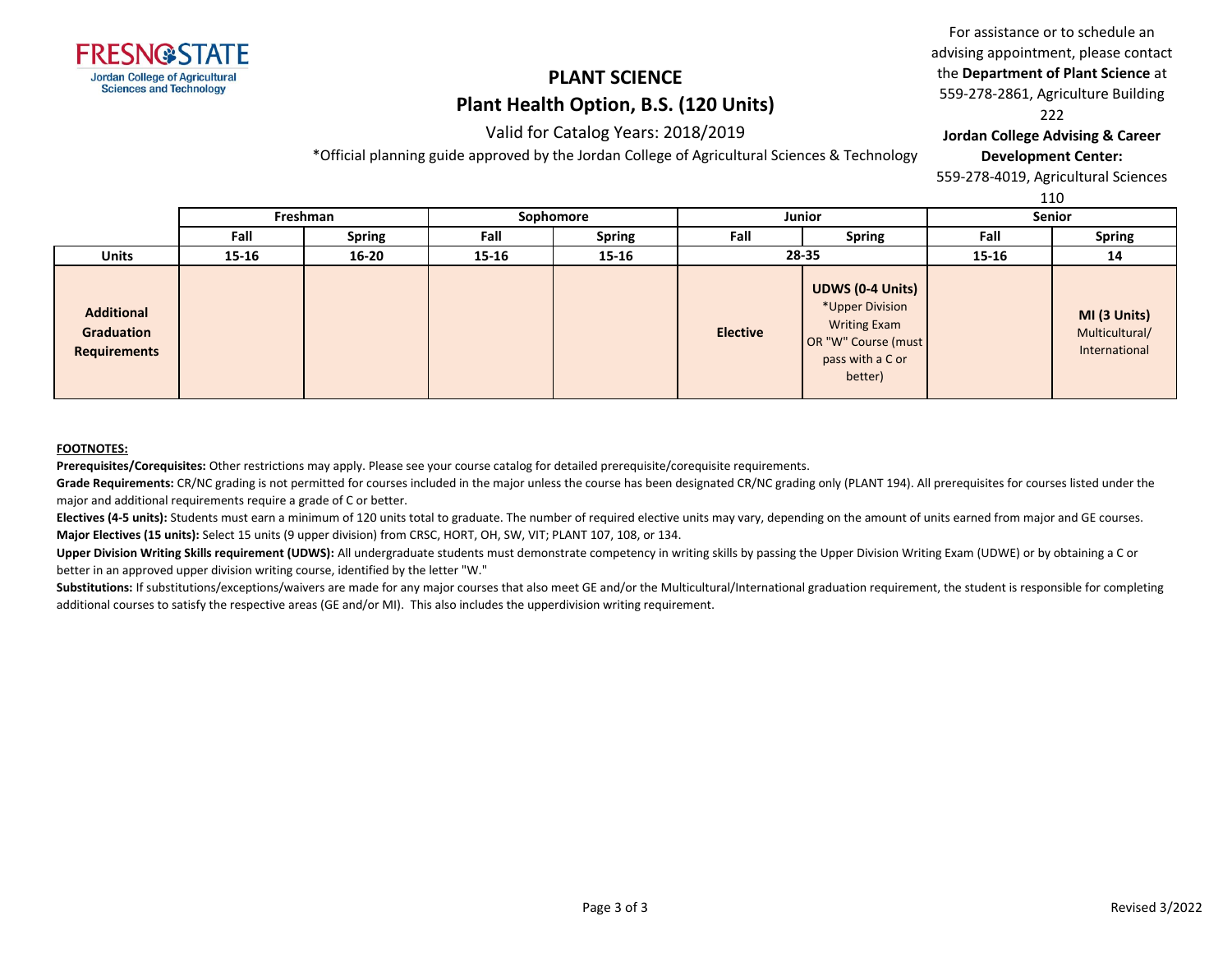

Valid for Catalog Years: 2012/2013 to 2017/2018

\*Official planning guide approved by the Jordan College of Agricultural Sciences & Technology

For assistance or to schedule an advising appointment, please contact the **Department of Plant Science** at 559-278- 2861, Agriculture Building 222 **Jordan College Advising & Career Development Center:**

559-278-4019, Agricultural Sciences 110

|                             | Freshman                                                                             |                                                                                     | Sophomore                                      |                                                                        | Junior                                                          |                                                  | Senior                                                                        |                                             |
|-----------------------------|--------------------------------------------------------------------------------------|-------------------------------------------------------------------------------------|------------------------------------------------|------------------------------------------------------------------------|-----------------------------------------------------------------|--------------------------------------------------|-------------------------------------------------------------------------------|---------------------------------------------|
|                             | Fall                                                                                 | <b>Spring</b>                                                                       | Fall                                           | <b>Spring</b>                                                          | Fall                                                            | Spring                                           | Fall                                                                          | <b>Spring</b>                               |
| <b>Units</b>                | $15 - 16$                                                                            | $16 - 20$                                                                           | 15-16                                          | 15-16                                                                  |                                                                 | 28-35                                            | $15 - 16$                                                                     | 14                                          |
|                             | <b>A1 (3 Units)</b><br><b>Oral Communication</b><br>*Must pass with a C<br>or better | <b>A3 (3 units)</b><br><b>Critical Thinking</b><br>*Must pass with a C or<br>better | <b>C2 (3-4 Units)</b><br><b>Humanities</b>     | C1/C2 (3-4 Units)<br><b>Arts or Humanities</b>                         | IB (3 Units)<br><b>Physical Universe</b><br>&<br>Its Life Forms | $IC$ (3-4 Units)<br><b>Arts &amp; Humanities</b> | <b>ID (3-4 Units)</b><br>Social, Political, &<br><b>Economic Institutions</b> | MI (3 Units)<br>Multicultural/International |
| General<br><b>Education</b> | <b>A2 (3 Units)</b><br>Written<br>Communication<br>*Must pass with a C<br>or better  | <b>B3 (0-3 Units)</b><br>Lab                                                        | <b>D1 (3 Units)</b><br><b>American History</b> | <b>D2 (3 Units)</b><br>American<br>Government                          |                                                                 |                                                  |                                                                               |                                             |
|                             | <b>B4 (3-4 Units)</b><br>Quantitative<br>Reasoning                                   | <b>C1 (3-4 Units)</b><br>Arts                                                       | <b>D3 (3 Units)</b><br><b>Social Science</b>   | <b>E1 (3 Units)</b><br>Lifelong<br>Understanding &<br>Self Development |                                                                 |                                                  |                                                                               |                                             |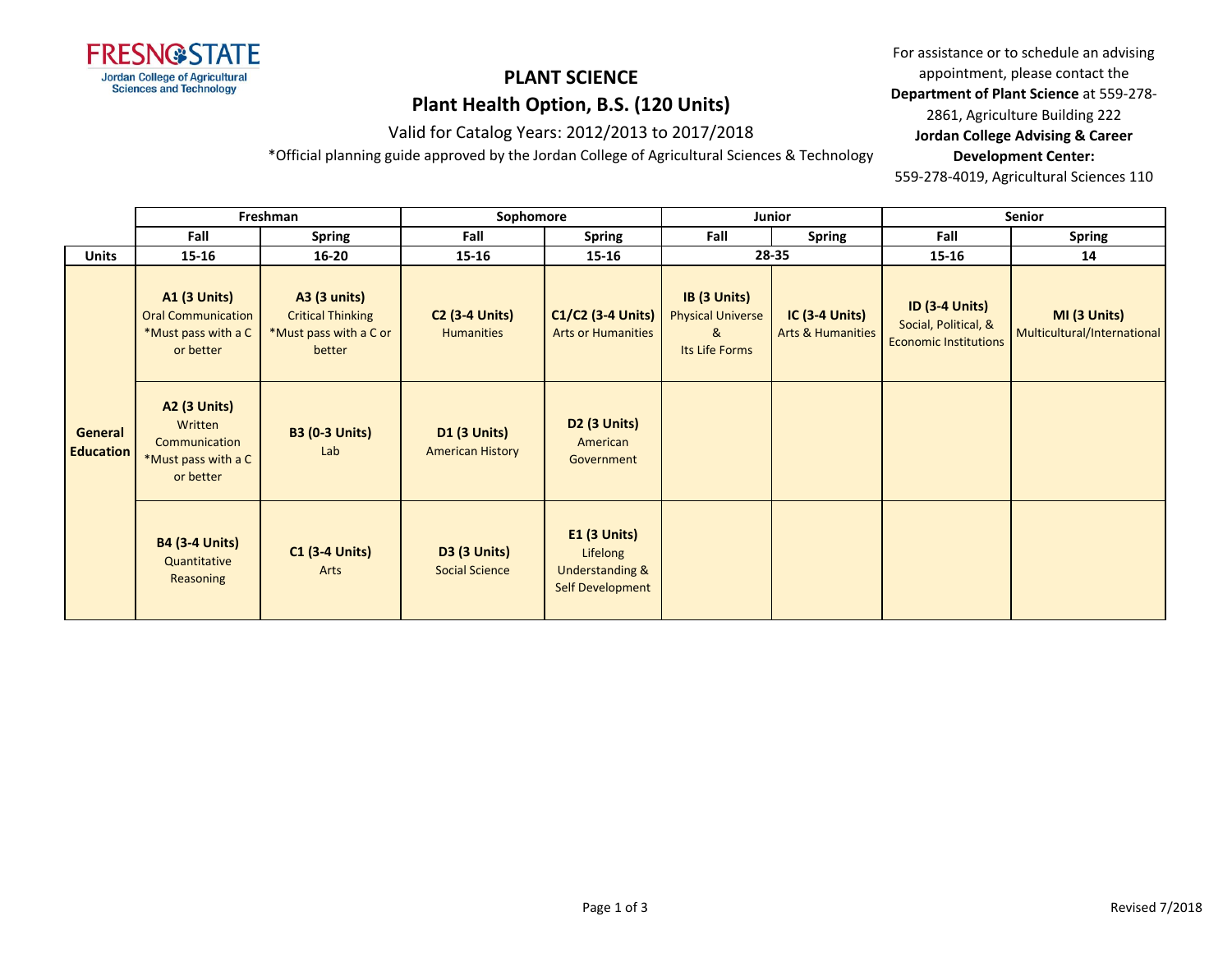

Valid for Catalog Years: 2012/2013 to 2017/2018

\*Official planning guide approved by the Jordan College of Agricultural Sciences & Technology

For assistance or to schedule an advising appointment, please contact the **Department of Plant Science** at 559-278- 2861, Agriculture Building 222 **Jordan College Advising & Career Development Center:**

559-278-4019, Agricultural Sciences 110

|                  | Freshman                                                                                                             |                                                                                                                                                                         | Sophomore                                          |                                                                                        | <b>Junior</b>                                                                                                      |                                                                                                                  | <b>Senior</b>                                              |                                                                                                           |
|------------------|----------------------------------------------------------------------------------------------------------------------|-------------------------------------------------------------------------------------------------------------------------------------------------------------------------|----------------------------------------------------|----------------------------------------------------------------------------------------|--------------------------------------------------------------------------------------------------------------------|------------------------------------------------------------------------------------------------------------------|------------------------------------------------------------|-----------------------------------------------------------------------------------------------------------|
|                  | Fall                                                                                                                 | <b>Spring</b>                                                                                                                                                           | Fall                                               | <b>Spring</b>                                                                          | Fall                                                                                                               | <b>Spring</b>                                                                                                    | Fall                                                       | <b>Spring</b>                                                                                             |
| <b>Units</b>     | $15 - 16$                                                                                                            | $16 - 20$                                                                                                                                                               | 15-16                                              | 15-16                                                                                  | 28-35                                                                                                              |                                                                                                                  | 15-16                                                      | 14                                                                                                        |
| <b>Major</b>     | <b>GE Area B2</b><br><b>BIOL 11 (3 Units)</b><br>Life Sciences<br>*Not open to<br>students with credit<br>in BIOL 1B | <b>GE Area B1</b><br><b>CHEM 3A (4 Units)</b><br><b>Physical Sciences</b><br>[Pre-Req: GE B4 (may be<br>taken concurrently)]<br>*No credit for CHEM 3A<br>after CHEM 1A | CHEM 8 (3 Units)<br>[Pre-Req: CHEM 1B or<br>$3A$ ] | <b>CHEM 150 (3)</b><br>Units)<br>[Pre-Req: CHEM 3B,<br>CHEM 8, or CHEM<br>128A & 128B] | <b>Major Elective</b><br>(3 Units)<br>*See footnotes                                                               | <b>Major Elective</b><br>(3 Units)<br>*See footnotes                                                             | <b>PLTH 102 (3 Units)</b><br>[Pre-Req: CHEM 3B or<br>$8$ ] | <b>PLTH 105 (3 Units)</b><br>[Pre-Req: BIOL 11; CHEM<br>$3A$ ]                                            |
|                  | SW 2 (3 Units)                                                                                                       | MEAG 20 (3 Units)                                                                                                                                                       | PLTH Course (3 Units)                              | <b>PLANT 100</b><br>(3 units)<br>[Pre-Req: BIOL 11]                                    | <b>SW 100 (3 Units)</b><br>[Pre-Req: CHEM<br>3A;<br>intermediate<br>algebra]                                       | <b>Major Elective</b><br>(3 Units)<br>*See footnotes                                                             | PLANT 150 (3 Units)<br>[Pre-Req: BIOL 11]                  | <b>PLTH 108 (3 Units)</b><br>[Pre-Req: PLTH 103]                                                          |
|                  |                                                                                                                      | PLANT 99 (3 Units)<br>[Pre-Req: Intermediate<br>algebra<br>or ELM]                                                                                                      |                                                    |                                                                                        | <b>SW 100L (1 Unit)</b><br>[Pre-Req: SW 100<br>(may be taken<br>concurrently)]                                     | <b>PLTH 106 (3)</b><br>Units)<br>[Pre-Req: BIOL 1A<br>or 11]                                                     | <b>PLTH 103 (3 Units)</b><br>[Pre-Req: BIOL 11]            | PLANT 180, 190, 194,<br>196; or VIT 196 (2 Units)<br>*See course catalog for<br>prerequisite requirements |
|                  |                                                                                                                      |                                                                                                                                                                         |                                                    |                                                                                        | <b>PLTH 104 (3 Units)</b><br>[Pre-Req: BIOL 1A or 11]<br><b>OR</b><br><b>SW 101 (4 Units)</b><br>[Pre-Req: SW 100] |                                                                                                                  | <b>Major Elective</b><br>(3 Units)<br>*See footnotes       | <b>Major Elective (3 Units)</b><br>*See footnotes                                                         |
| <b>Electives</b> |                                                                                                                      |                                                                                                                                                                         |                                                    |                                                                                        | <b>Elective</b>                                                                                                    | UDWS (0-4 Units)<br>*Upper Division<br><b>Writing Exam</b><br>OR "W" Course<br>(must pass with a C<br>or better) |                                                            |                                                                                                           |